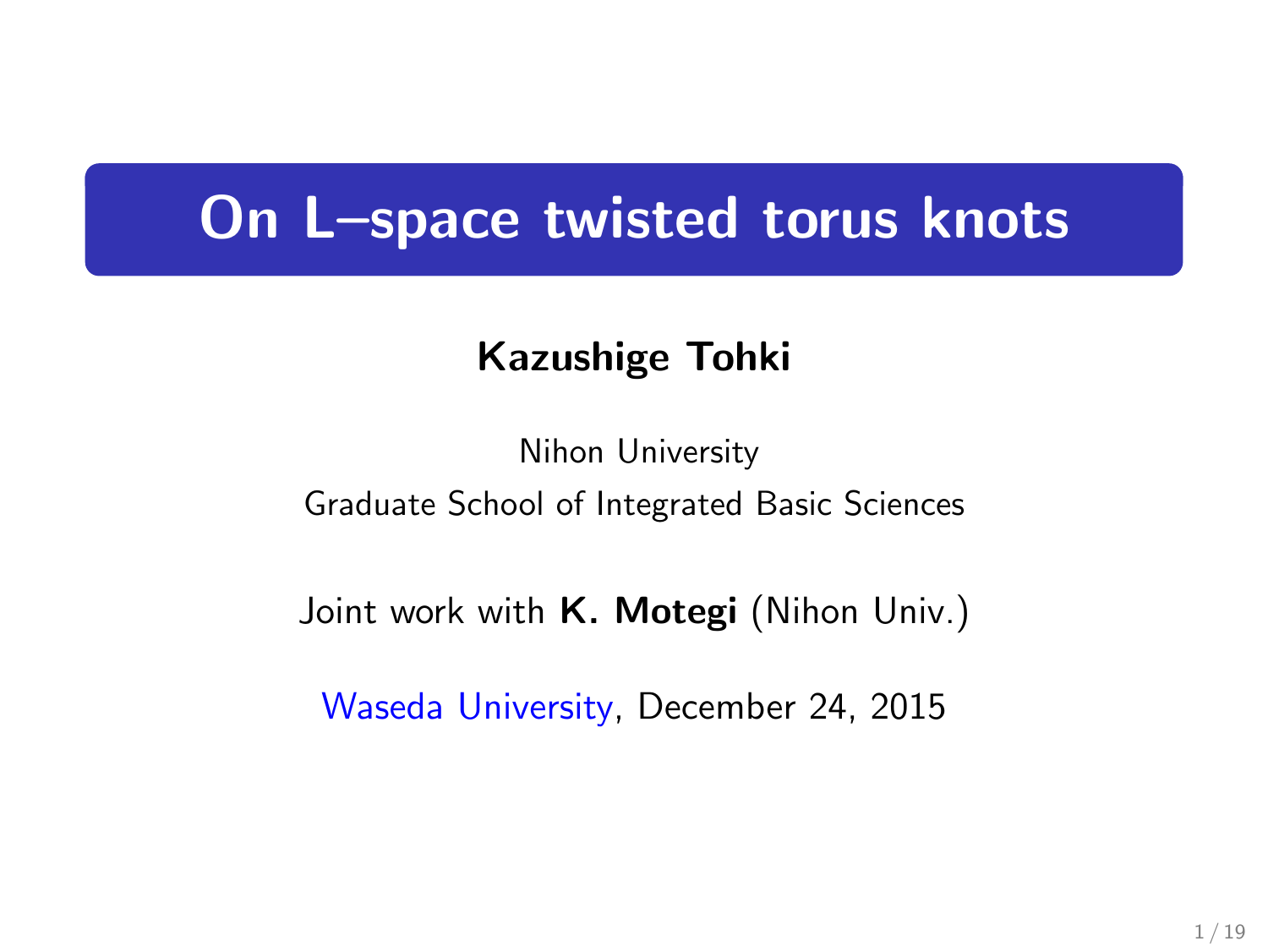*M* : a rational homology sphere ( i.e.  $|H_1(M;\mathbb{Z})| < \infty$ )  $HF(M)$  : Heegaard Floer homology with coefficients in  $\mathbb{Z}_2$ [Ozsváth-Szabó]

## $rank\widehat{HF}(M) \geq |H_1(M;\mathbb{Z})|$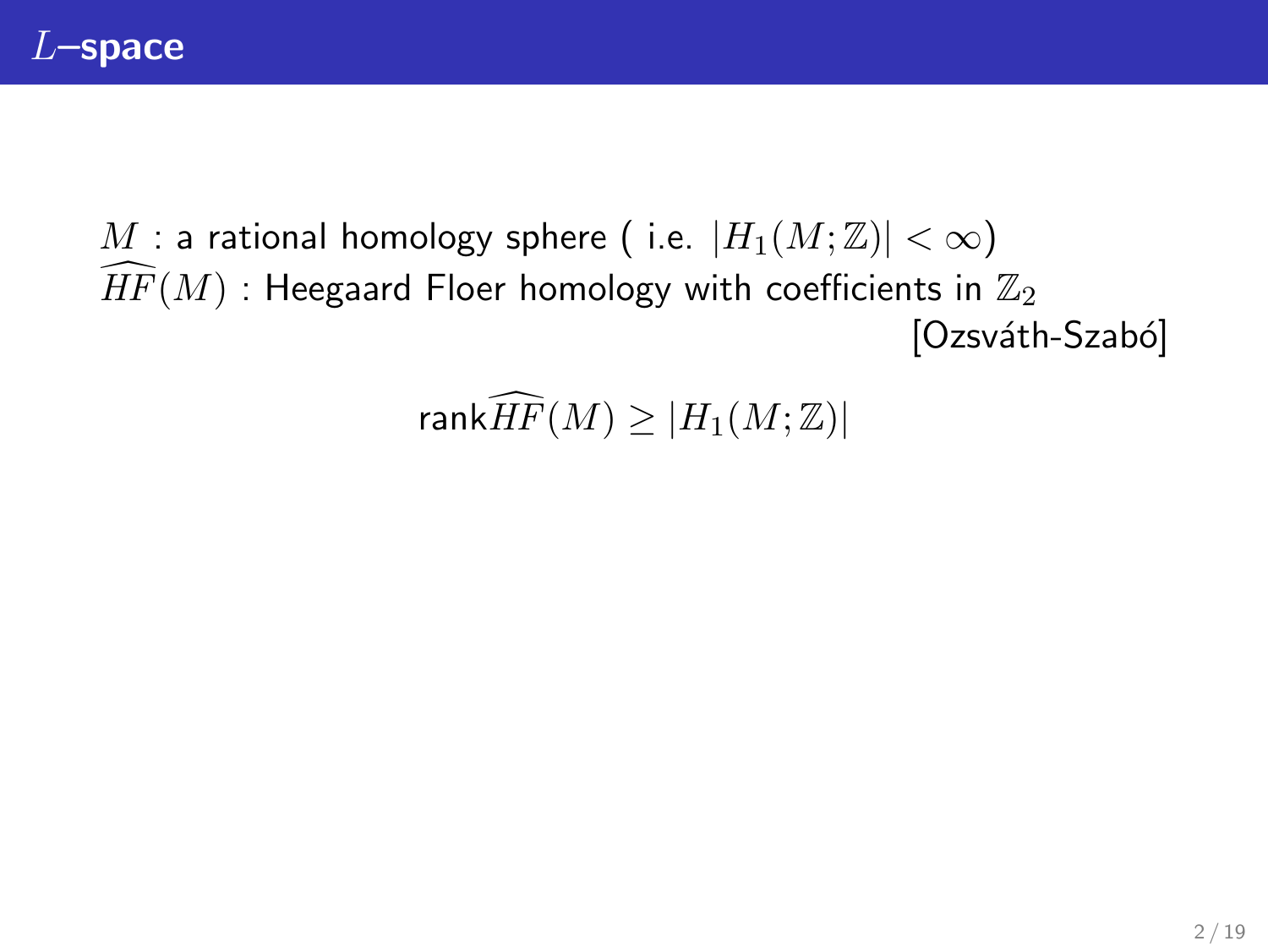*M* : a rational homology sphere ( i.e.  $|H_1(M; \mathbb{Z})| < \infty$ )  $\overline{HF}(M)$  : Heegaard Floer homology with coefficients in  $\mathbb{Z}_2$  $[Ozsváth-Szabó]$ 

 $rank\widehat{HF}(M) \geq |H_1(M;\mathbb{Z})|$ 



**Example** Lens spaces (except  $S^2 \times S^1$ ) are *L*-spaces.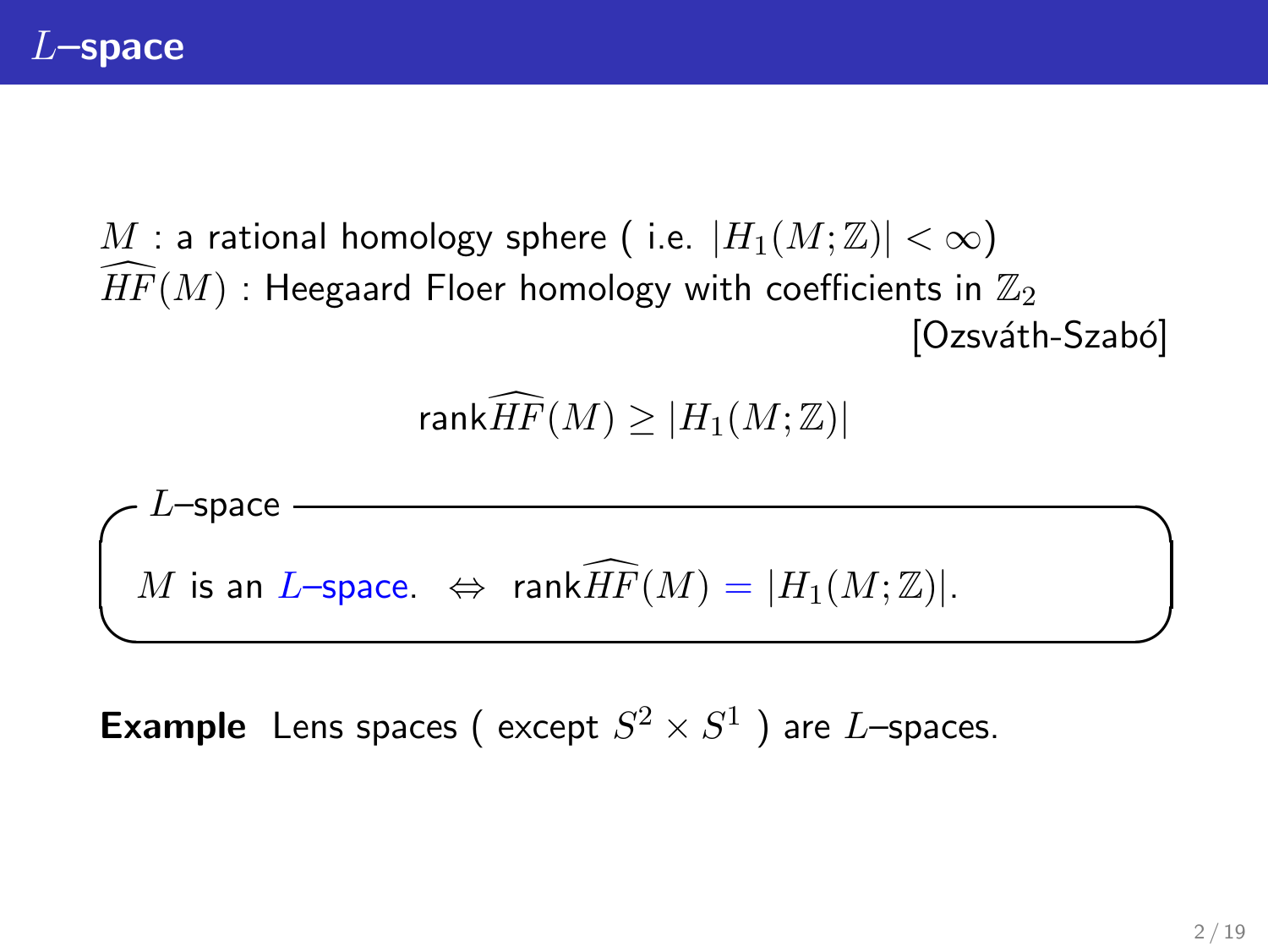$K:$  a knot in  $S^3$ *N*(*K*) : a tubular neighborhood of *K*

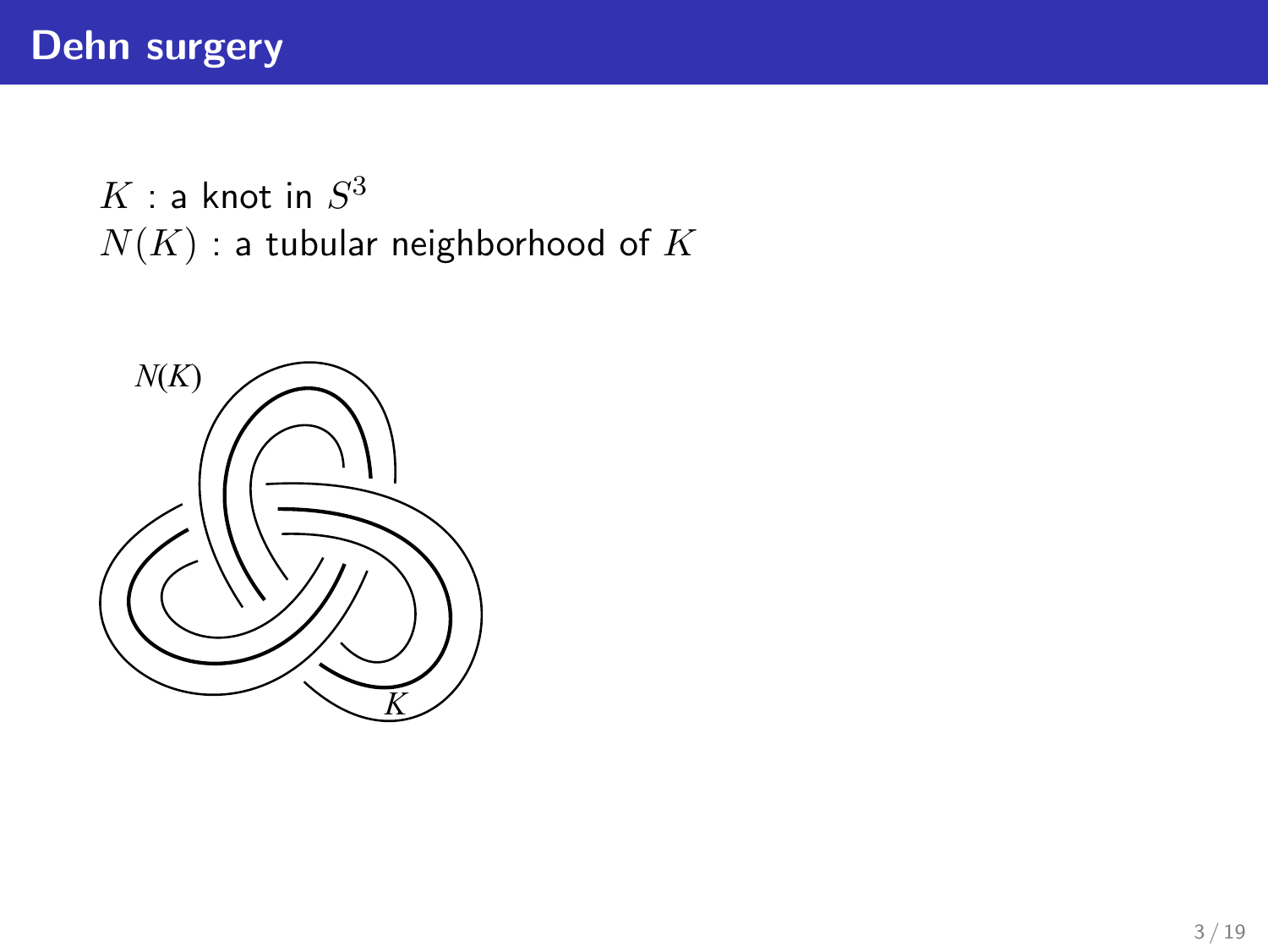$K:$  a knot in  $S^3$ *N*(*K*) : a tubular neighborhood of *K*

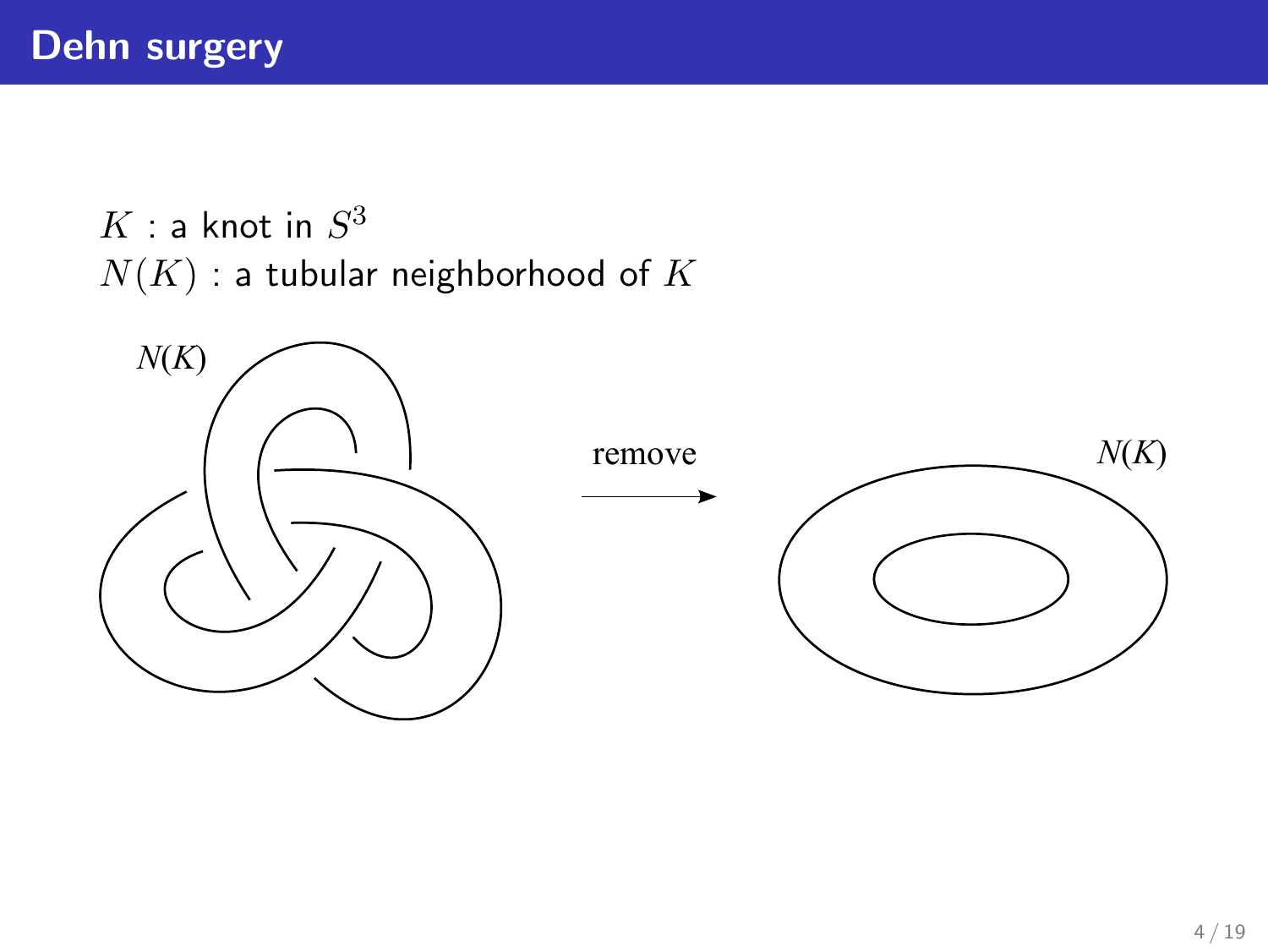## **Dehn surgery**

 $K:$  a knot in  $S^3$ *N*(*K*) : a tubular neighborhood of *K*



 $K(p/q)$  : a 3–manifold obtained from  $S^3$  by  $p/q$  –Dehn surgery on  $K$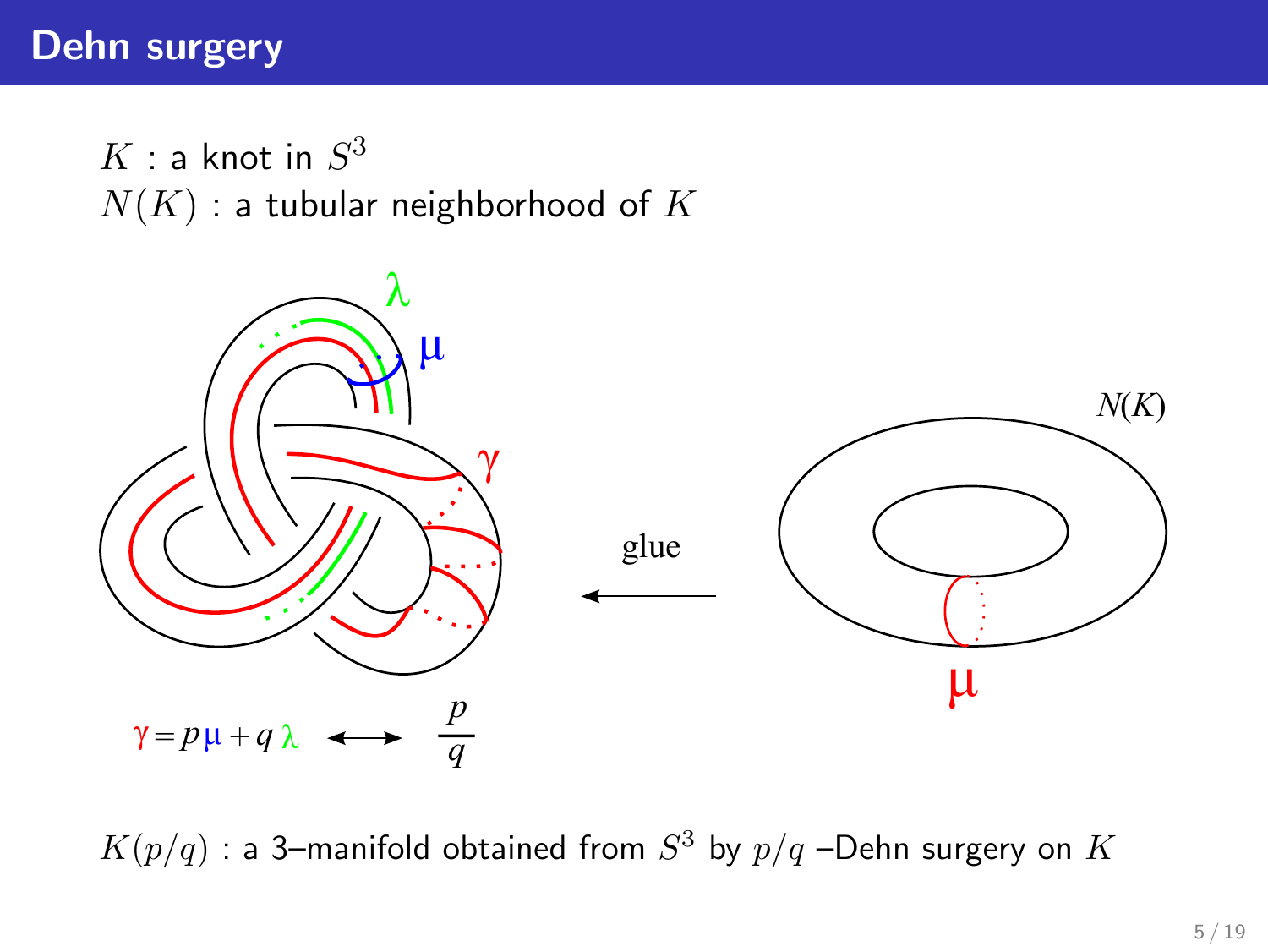## *L***–space knot**

```
K: a knot in S^3K(r) : a 3–manifold obtained from S^3 by r–Dehn surgery on K✓L–space knot ✏
K is an L–space knot.
\Leftrightarrow K(r) is an L–space for some r \in \mathbb{Q} .
```
**✒ ✑**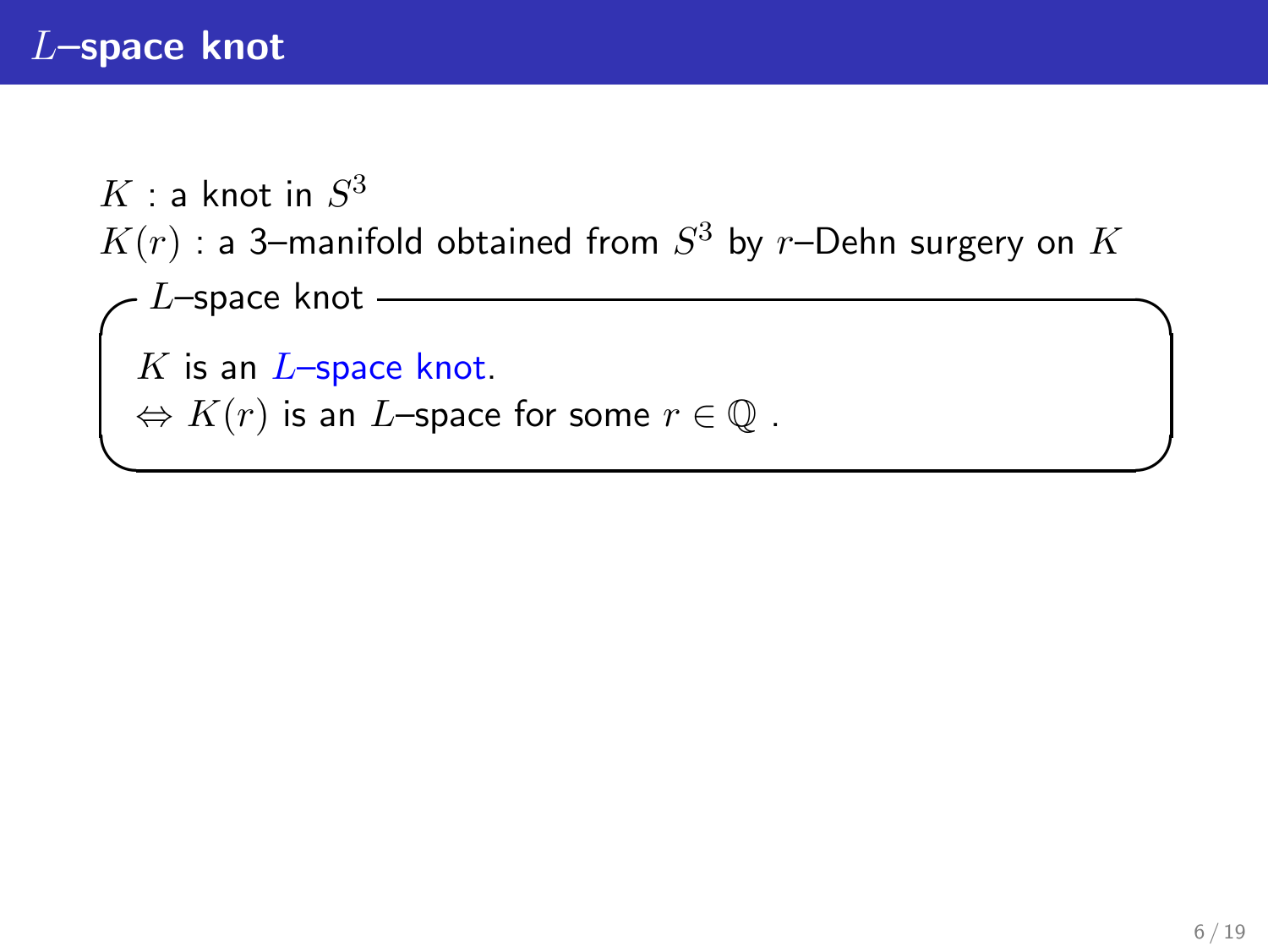## *L***–space knot**

```
K: a knot in S^3K(r) : a 3–manifold obtained from S^3 by r–Dehn surgery on K✓L–space knot ✏
K is an L–space knot.
\Leftrightarrow K(r) is an L–space for some r \in \mathbb{Q} .
```
**✒ ✑ Example** *Tp,q* **: Torus knots** Since  $T_{p,q}(pq\pm 1)$  is a lens space $(\neq S^2\times S^1)$ , *Tp,q* is an *L*–space knot.

**Example** *K* **: Berge knots**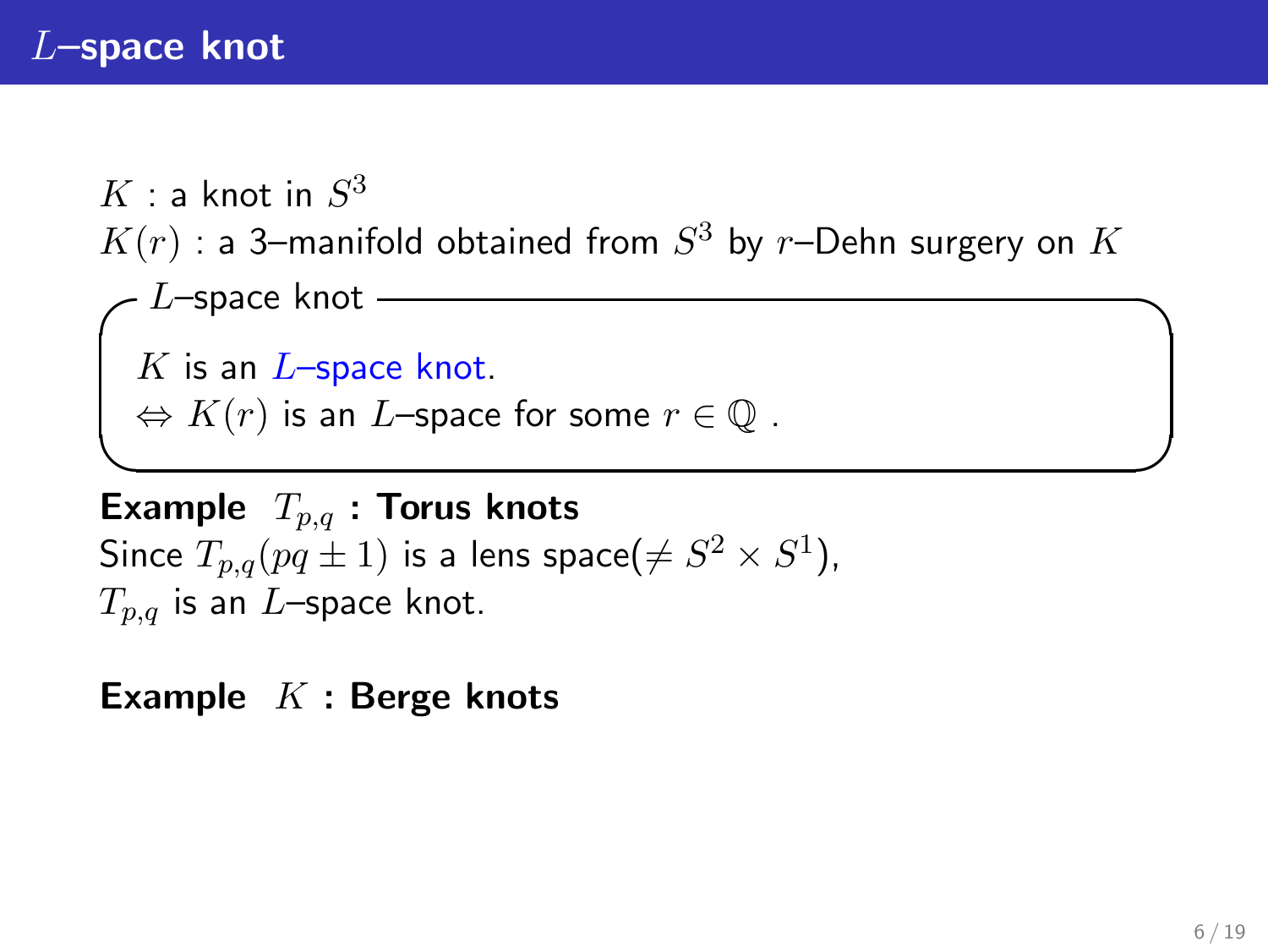## *L***–space knot**

```
K: a knot in S^3K(r) : a 3–manifold obtained from S^3 by r–Dehn surgery on K✓L–space knot ✏
K is an L–space knot.
\Leftrightarrow K(r) is an L–space for some r \in \mathbb{Q} .
```
**✒ ✑ Example** *Tp,q* **: Torus knots** Since  $T_{p,q}(pq\pm 1)$  is a lens space $(\neq S^2\times S^1)$ , *Tp,q* is an *L*–space knot.

**Example** *K* **: Berge knots** Since *K*(*m*) is a lens space for some integer *m*, *K* is an *L*–space knot.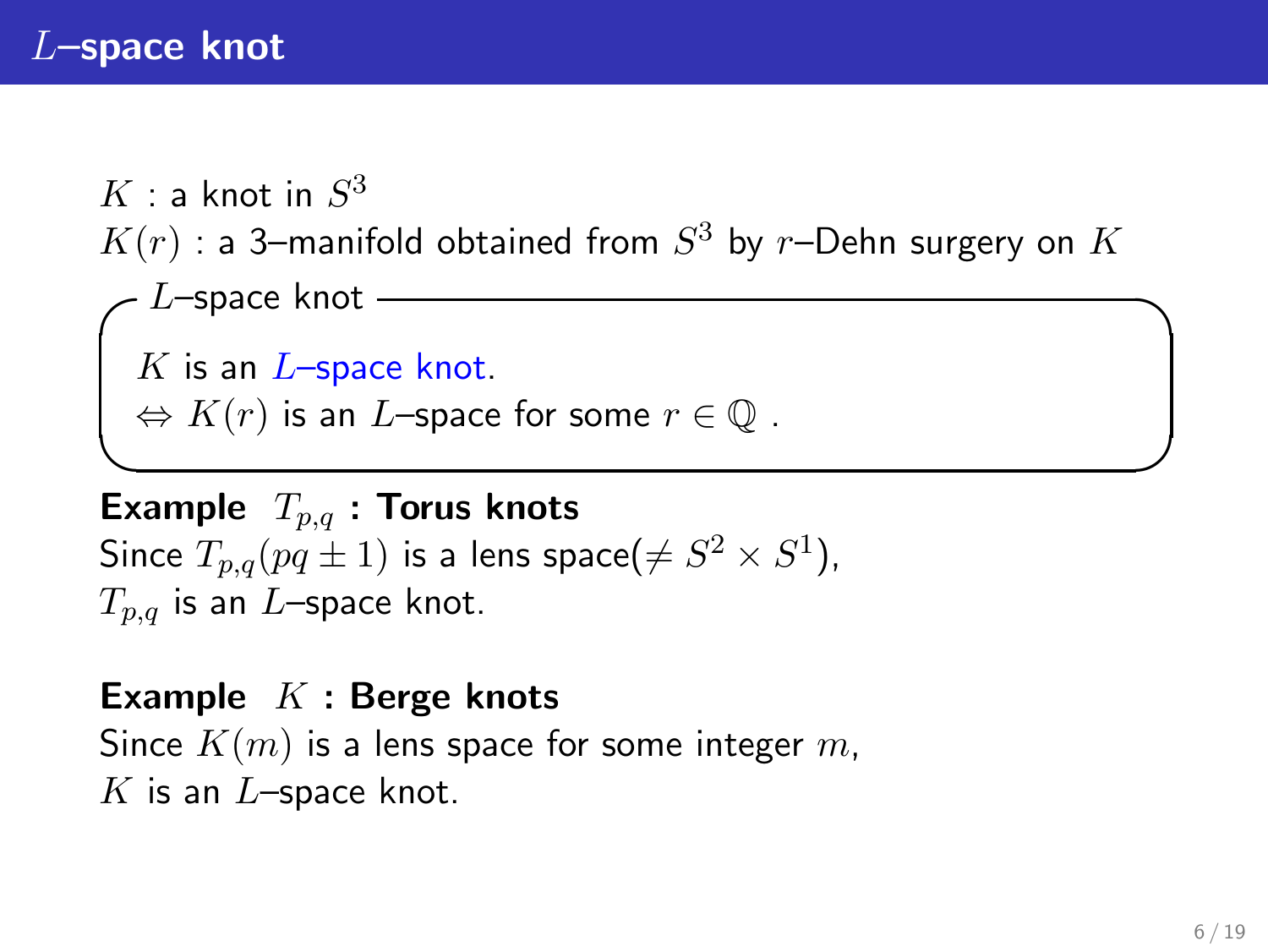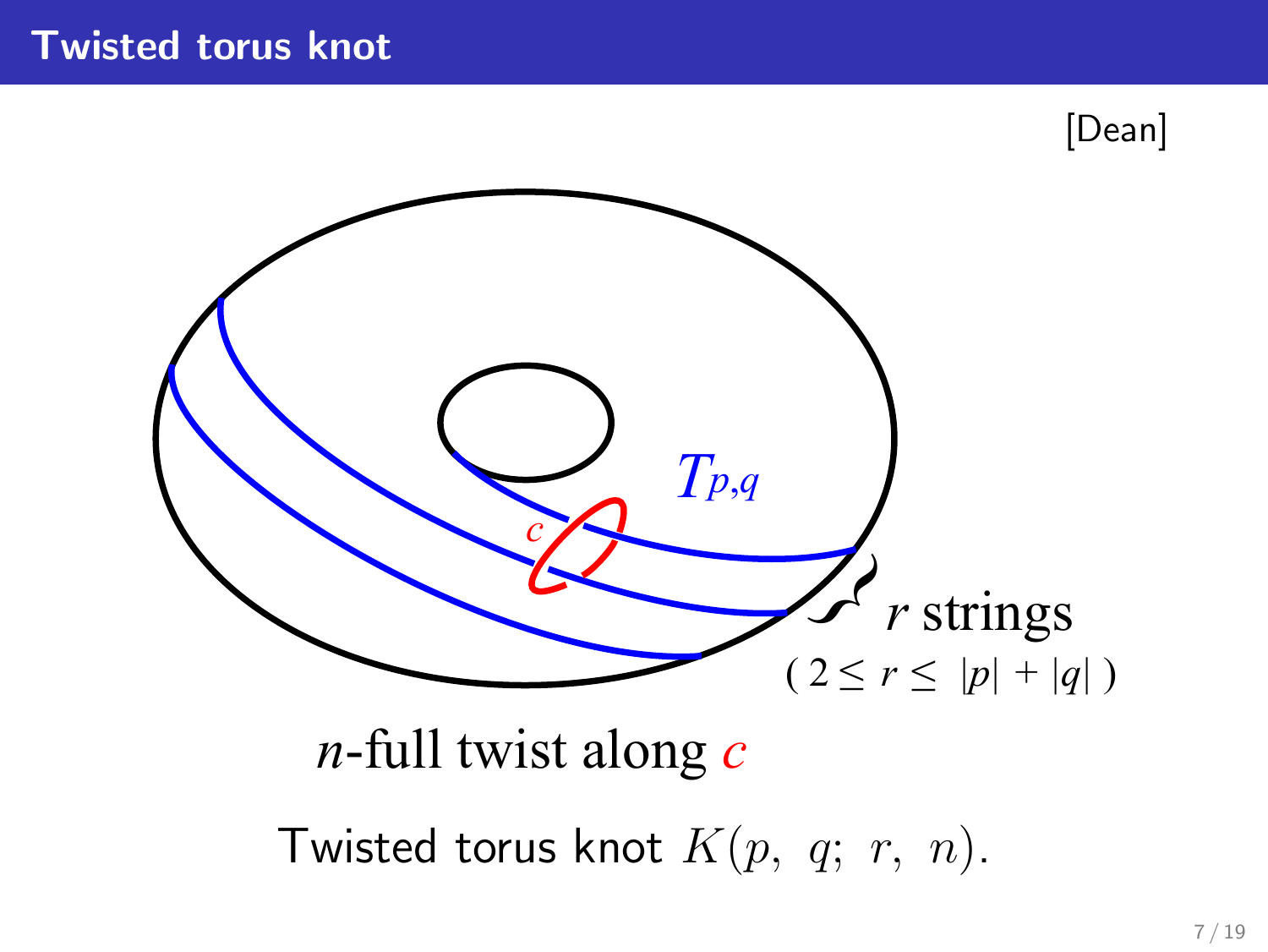## Let  $p > q \geq 2$ .

## Theorem [Motegi]

• A twisted torus knot  $K(p, q; p+q, n)$  is *L*–space knot for all integer *n*.

*•* A twisted torus knot *K*(*p, q*; *p−q, n*) is *L*–space knot for any integer  $n \ge -1$ .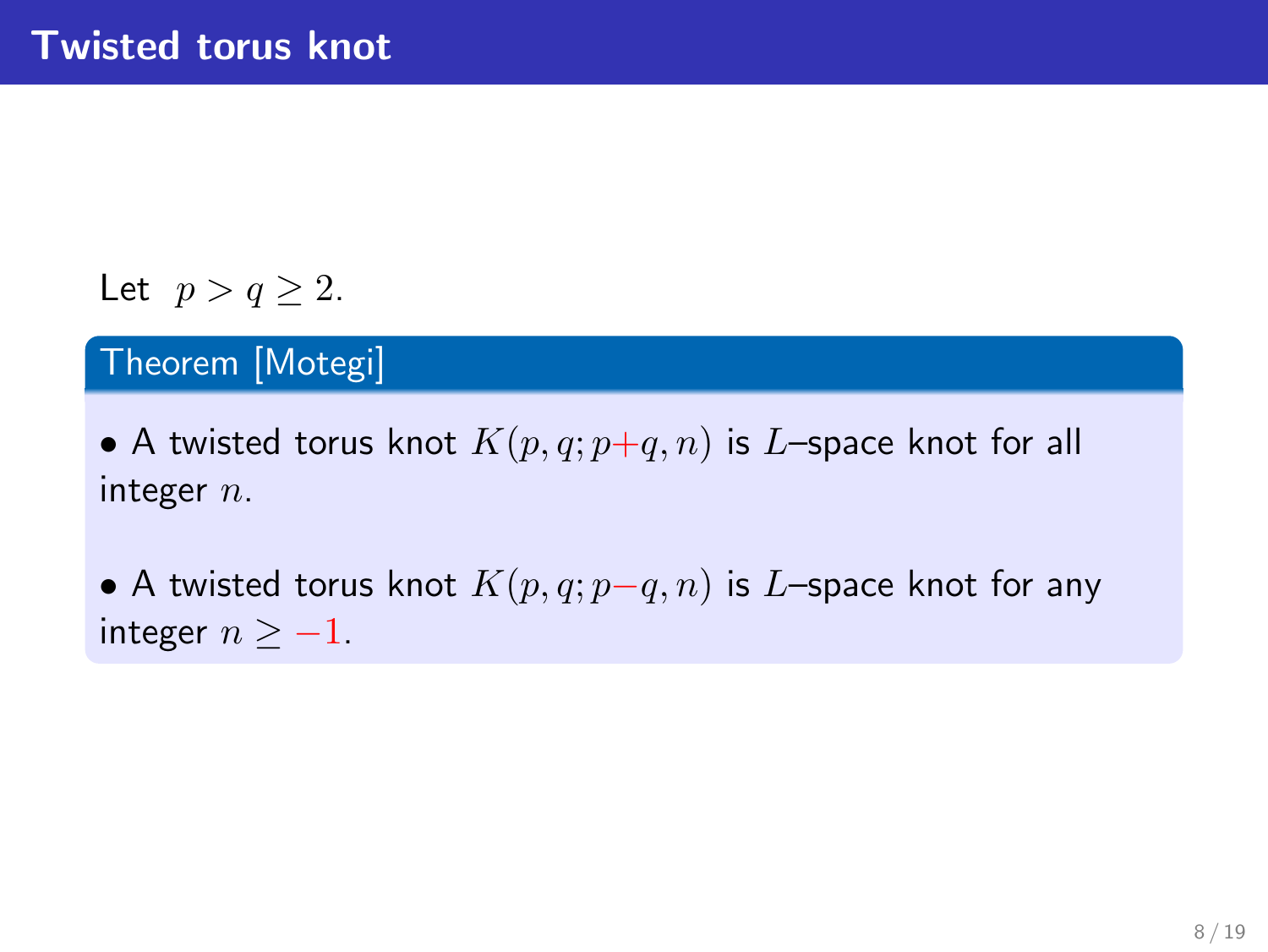#### Theorem [Vafaee]

The twisted torus knot  $K(p, mp \pm 1; r, n)$  is an *L*–space knot.  $(p > 2, m > 1, n > 0, 0 < m < p)$ *⇔* either  $r = p - 1$  or  $r \in \{2, p - 2\}$  and  $n = 1$ .

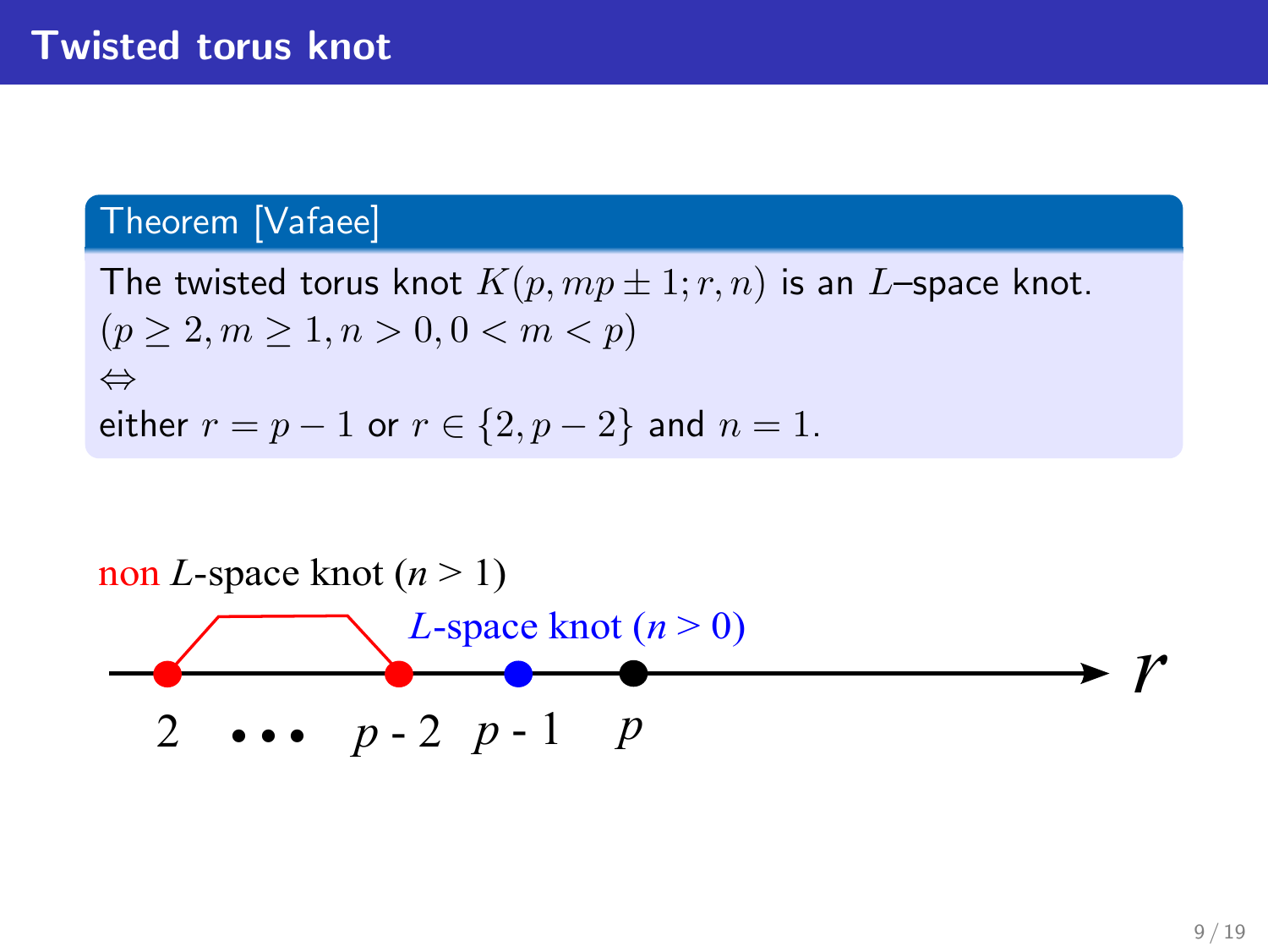#### Theorem [Vafaee]

The twisted torus knot  $K(p, mp \pm 1; r, n)$  is an *L*–space knot.  $(p > 2, m > 1, n > 0, 0 < m < p)$ *⇔* either  $r = p - 1$  or  $r \in \{2, p - 2\}$  and  $n = 1$ .

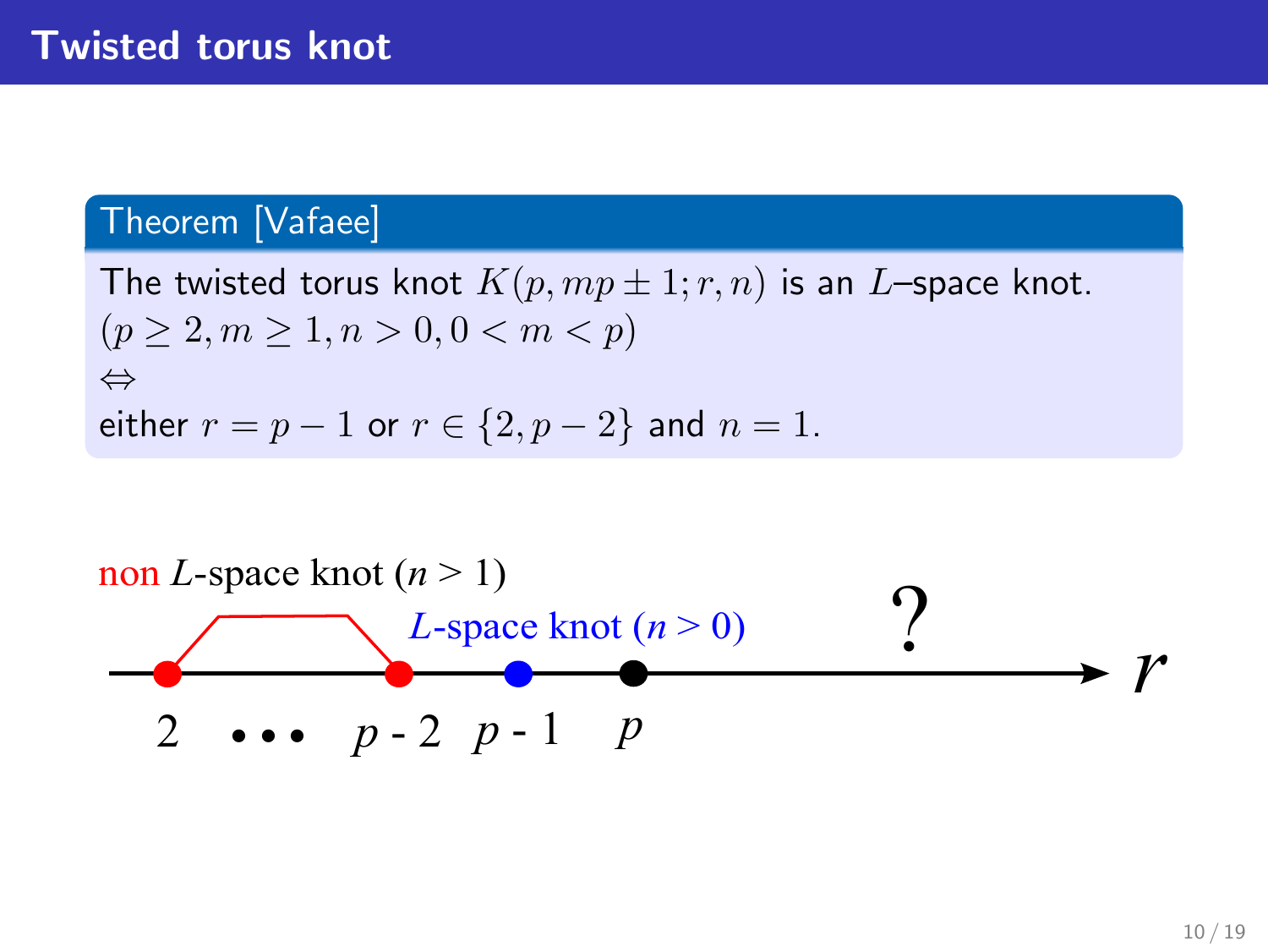#### Theorem [Motegi-Tohki]

*• K*(*p, mp*+1; *mp* + 1*−p, n*) is an *L*–space knot for all integer *n*.  $(p \geq 2, m \geq 1)$ 

•  $K(p, mp-1; mp-1-p, n)$  is an *L*–space knot for all integer *n*.  $(p \ge 2, m \ge 3)$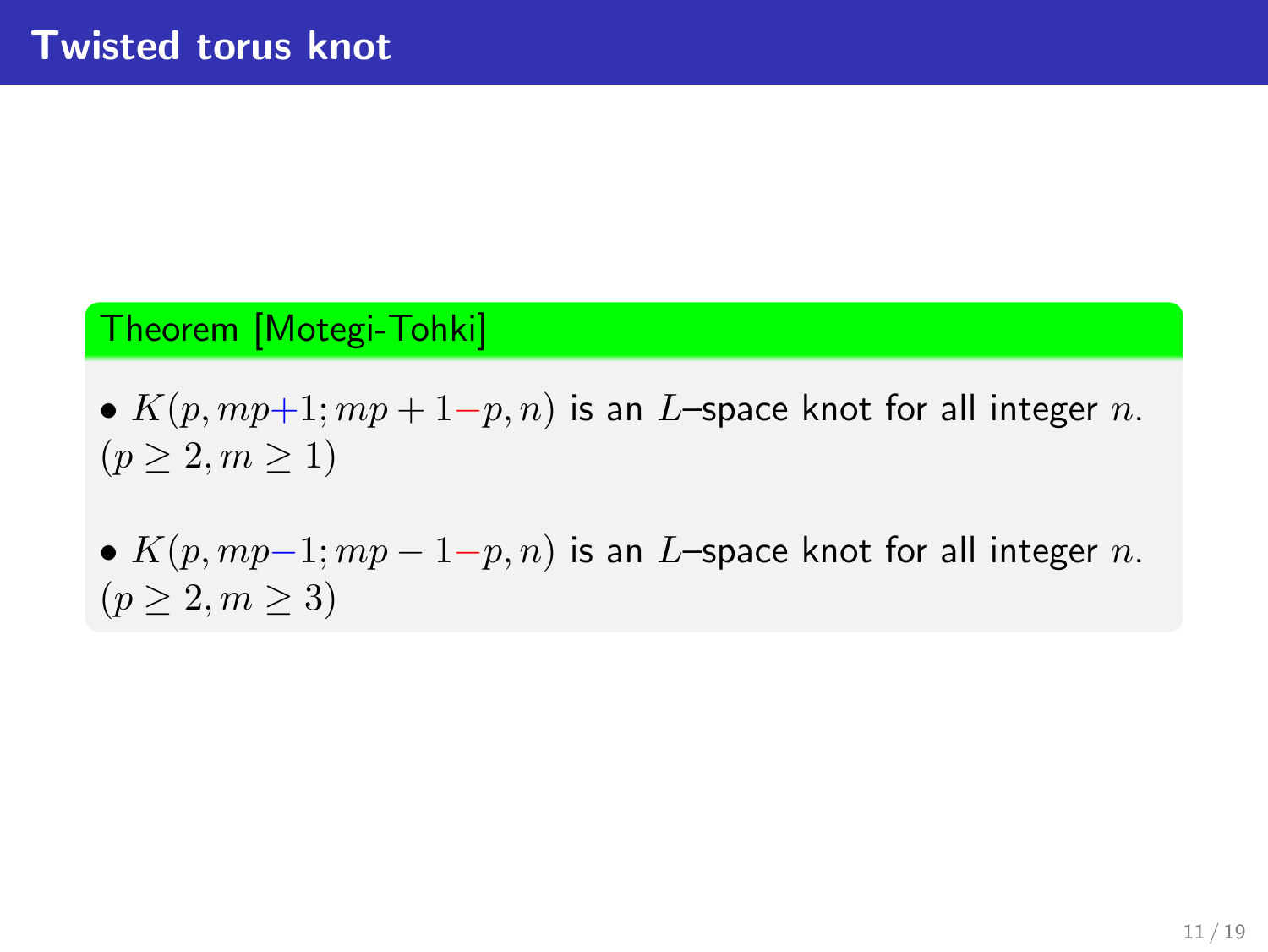*• K*(*p, mp−*1; *mp −* 1*−p, n*) is an *L*–space knot for all integer *n*.  $(p \ge 2, m \ge 3)$ 

✓ ✏

✒ ✑ If  $m = 1$ , then  $|mp - p - 1| = 1$ .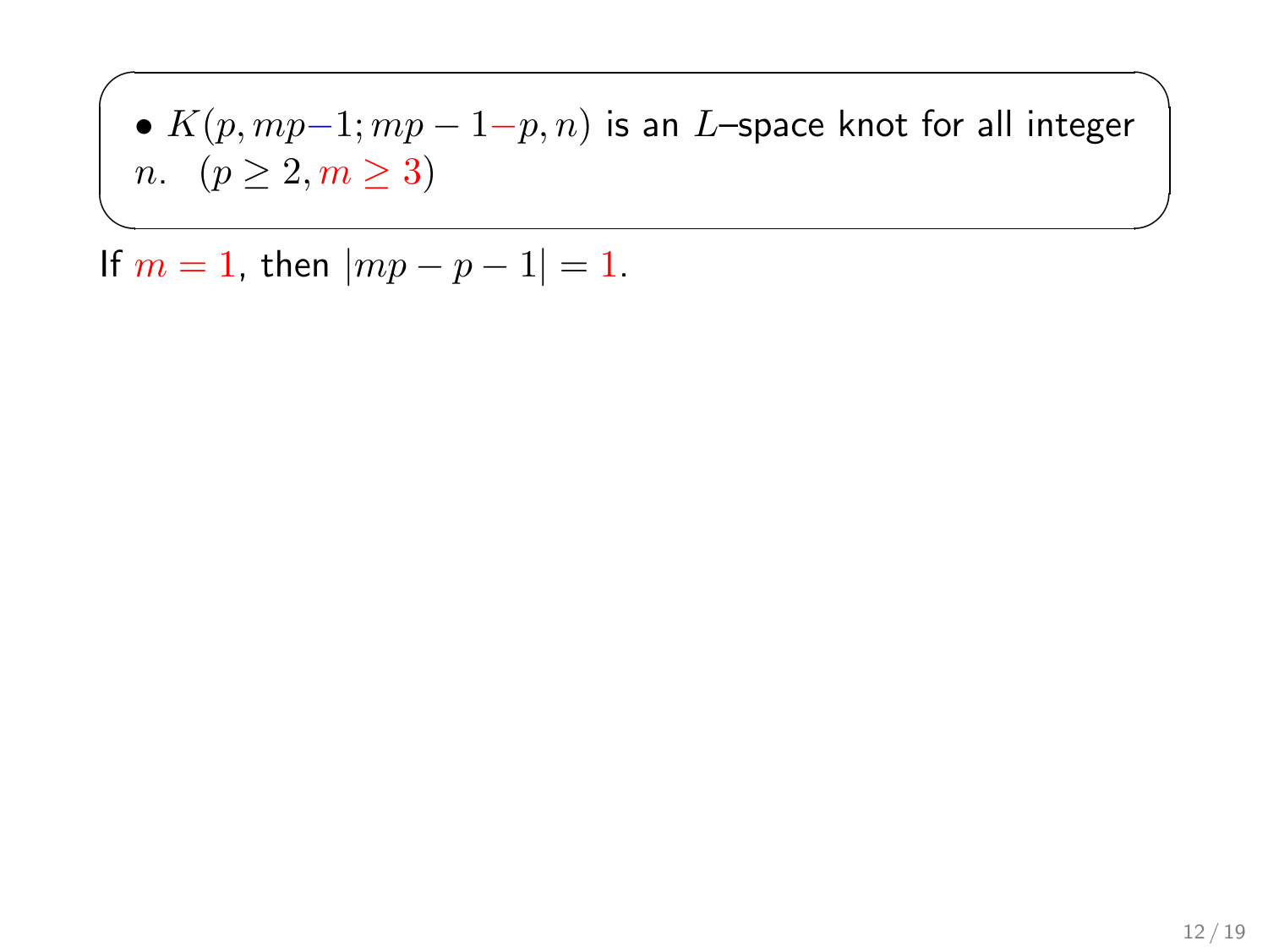• 
$$
K(p, mp-1; mp - 1-p, n)
$$
 is an *L*-space knot for all integer   
*n*.  $(p \ge 2, m \ge 3)$ 

✓ ✏

✒ ✑

If  $m = 1$ , then  $|mp - p - 1| = 1$ .

If  $m = 2$ , let  $p = 3$ . Then  $K(3, 5; 2, n)$ .



*P*( $-2$ , 3*,* −1) is a non *L*–space knot. [Lidman–Moore]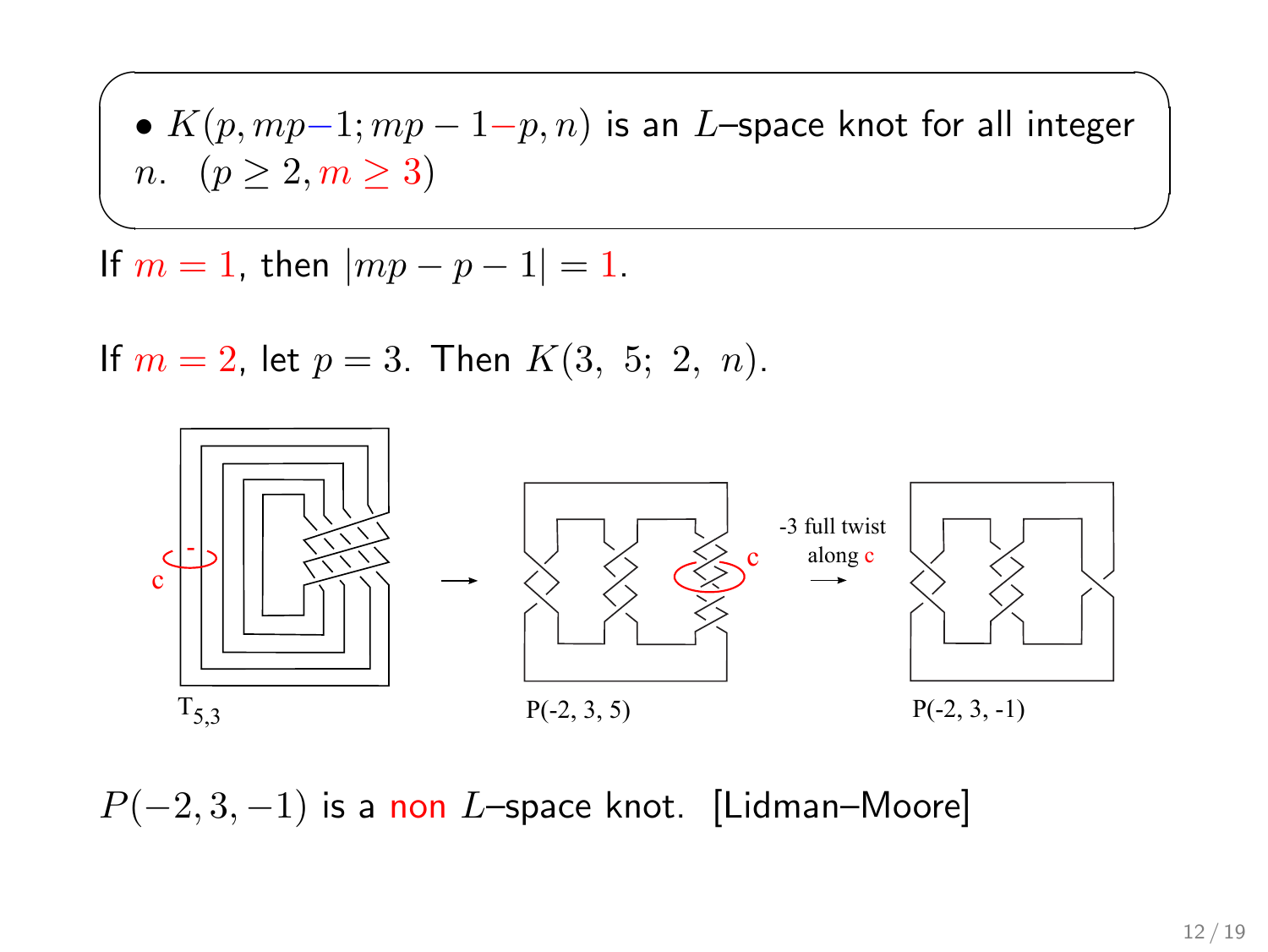## **Twisted torus knot**

## **Example**  $K(7, 20; r, n)$   $(p = 7, m = 3)$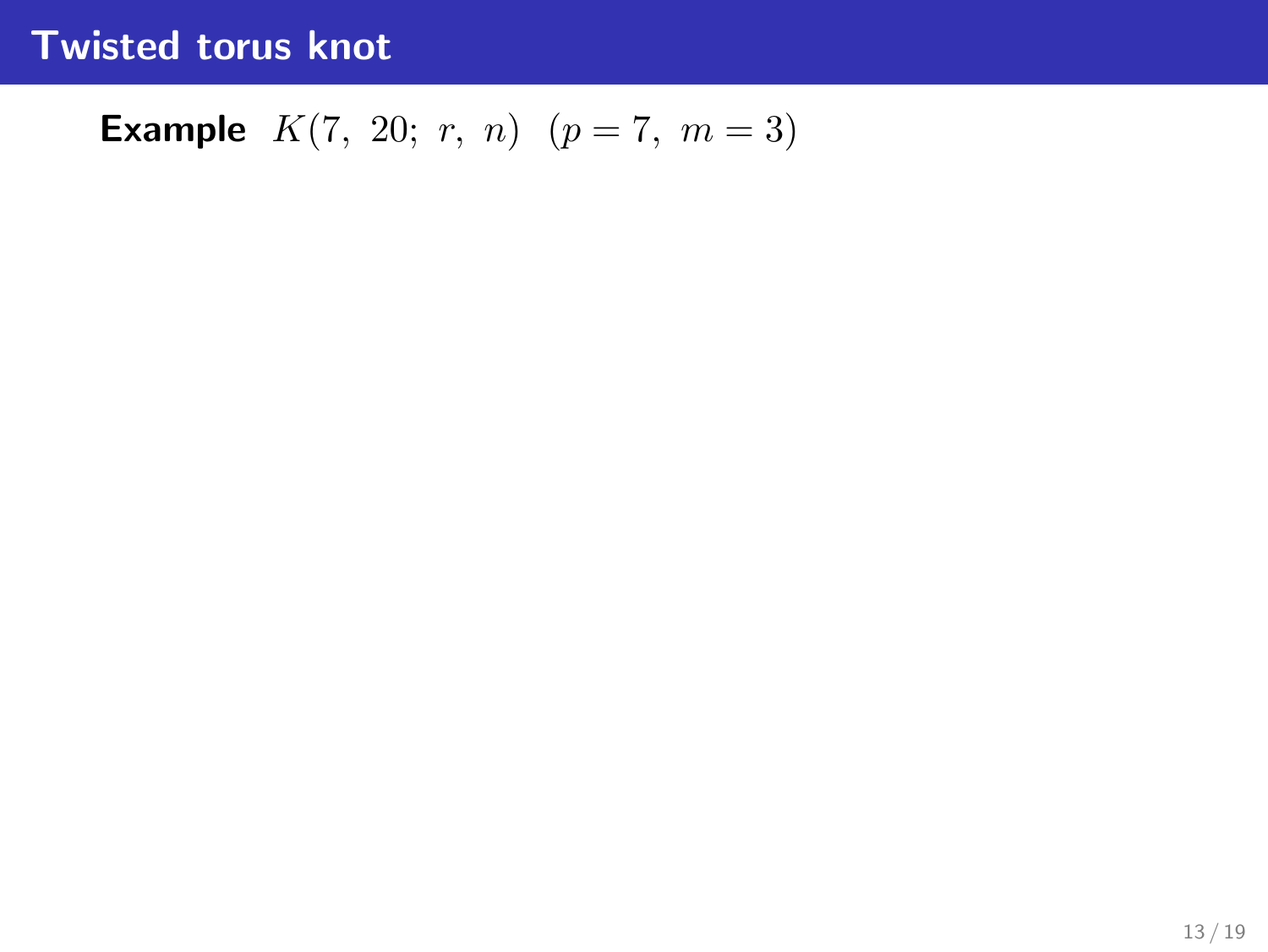### **Twisted torus knot**

**Example** 
$$
K(7, 20; r, n)
$$
  $(p = 7, m = 3)$ 

 $K(7, 20; 6, n)$  is an *L*–space knot for all integer  $n > 0$ . *K*(7, 20; *r*, *n*) is a non *L*–space knot for  $2 \le r \le 5$ .

[Vafaee]

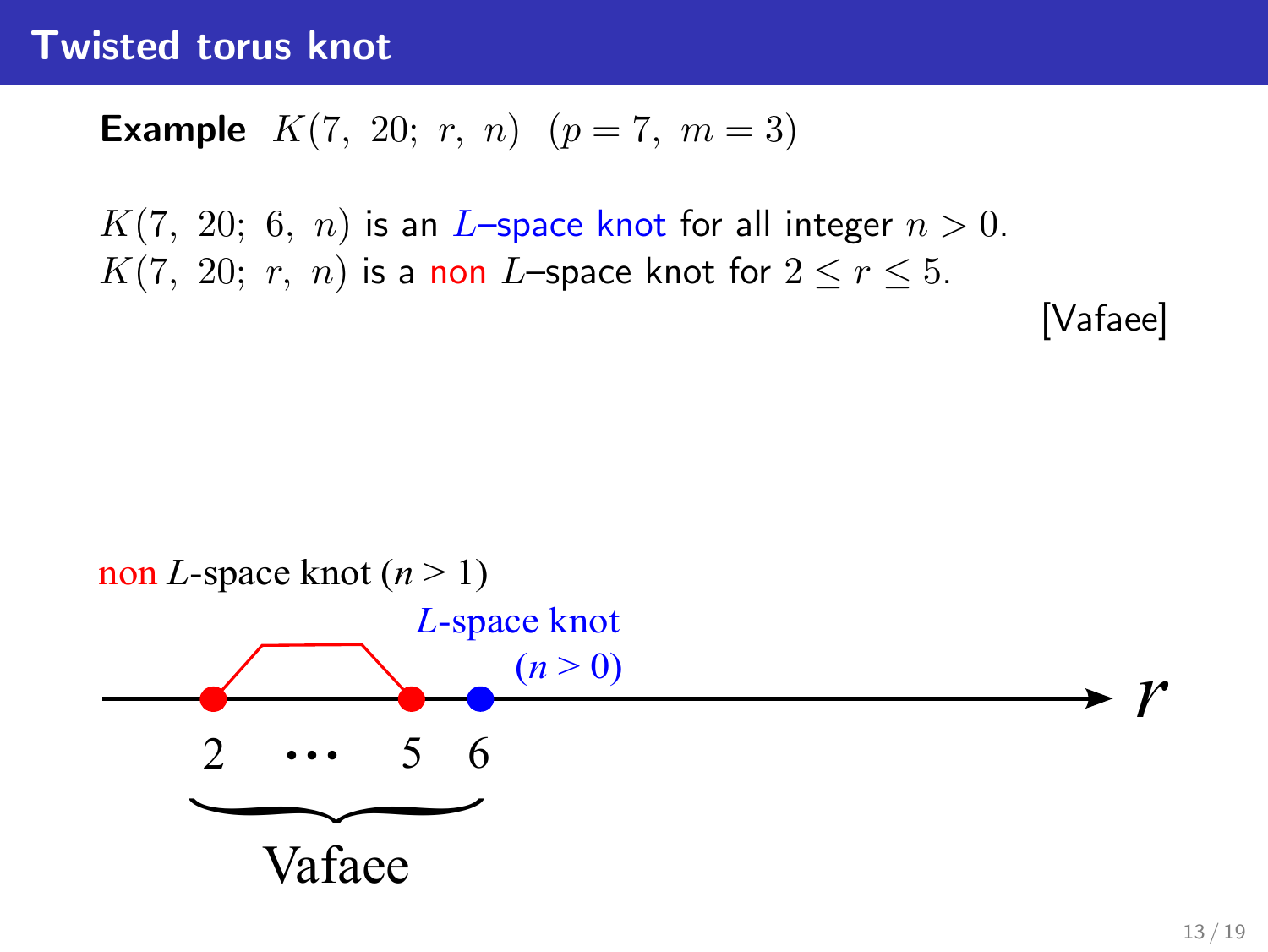## **Twisted torus knot**

**Example** 
$$
K(7, 20; r, n)
$$
  $(p = 7, m = 3)$ 

 $K(7, 20; 6, n)$  is an *L*–space knot for all integer  $n > 0$ . *K*(7, 20; *r*, *n*) is a non *L*–space knot for  $2 \le r \le 5$ . [Vafaee]  $K(7, 20; 13, n)$  and  $K(7, 20; 27, n)$  are *L*–space knot for all integer *n*.

[Motegi-Tohki]

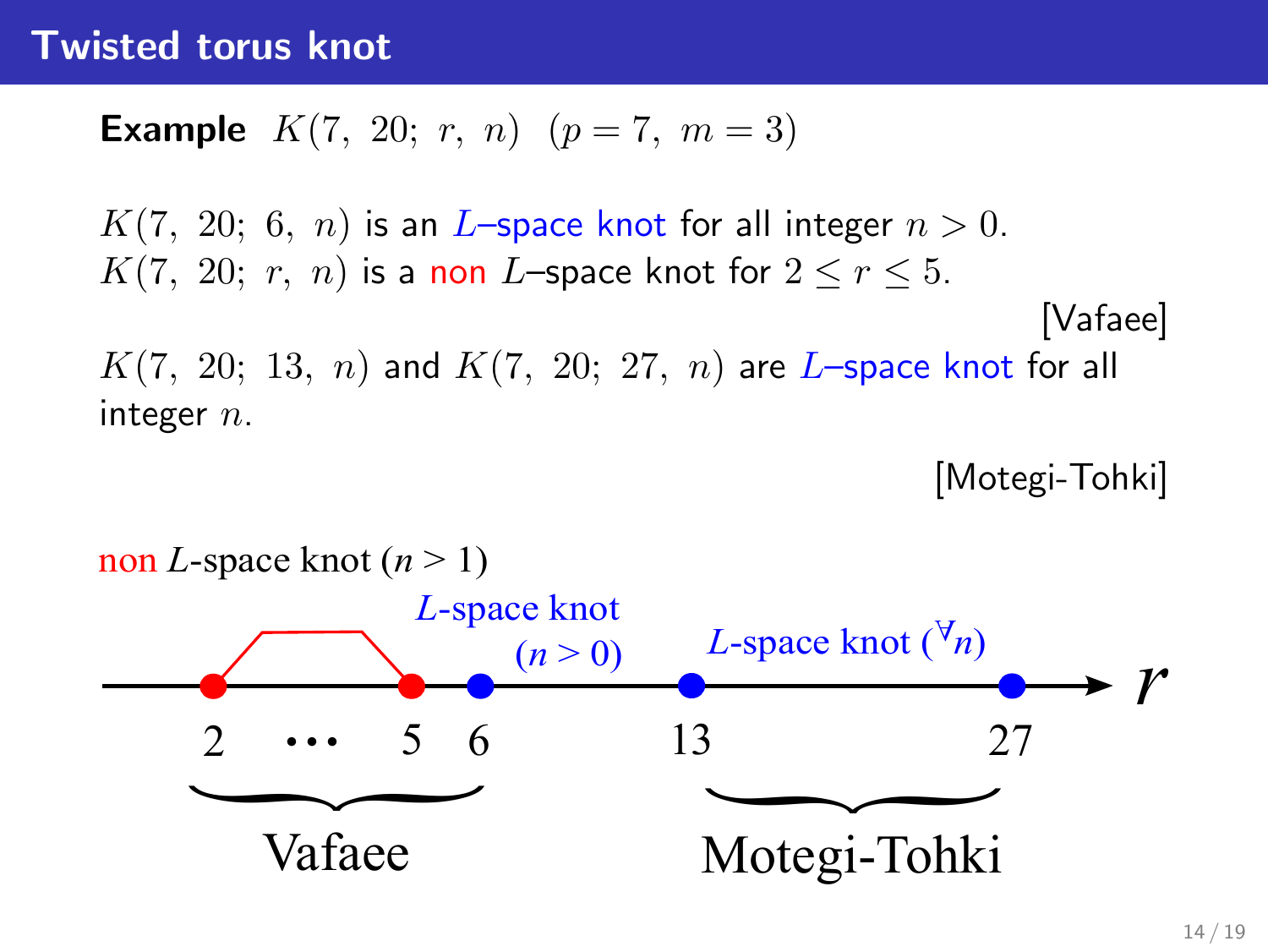$\sqrt{2\pi i}$ *K*(*p, mp*+1; *mp* + 1*−p, n*) is an *L*–space knot for all integer *n*.  $(p \geq 2, m \geq 1)$ 

#### ✒ ✑ **Outline of proof**

*• K*(*p, mp*+1; *mp* + 1*−p, n*) is an *L*–space knot for any integer  $n > -1$ .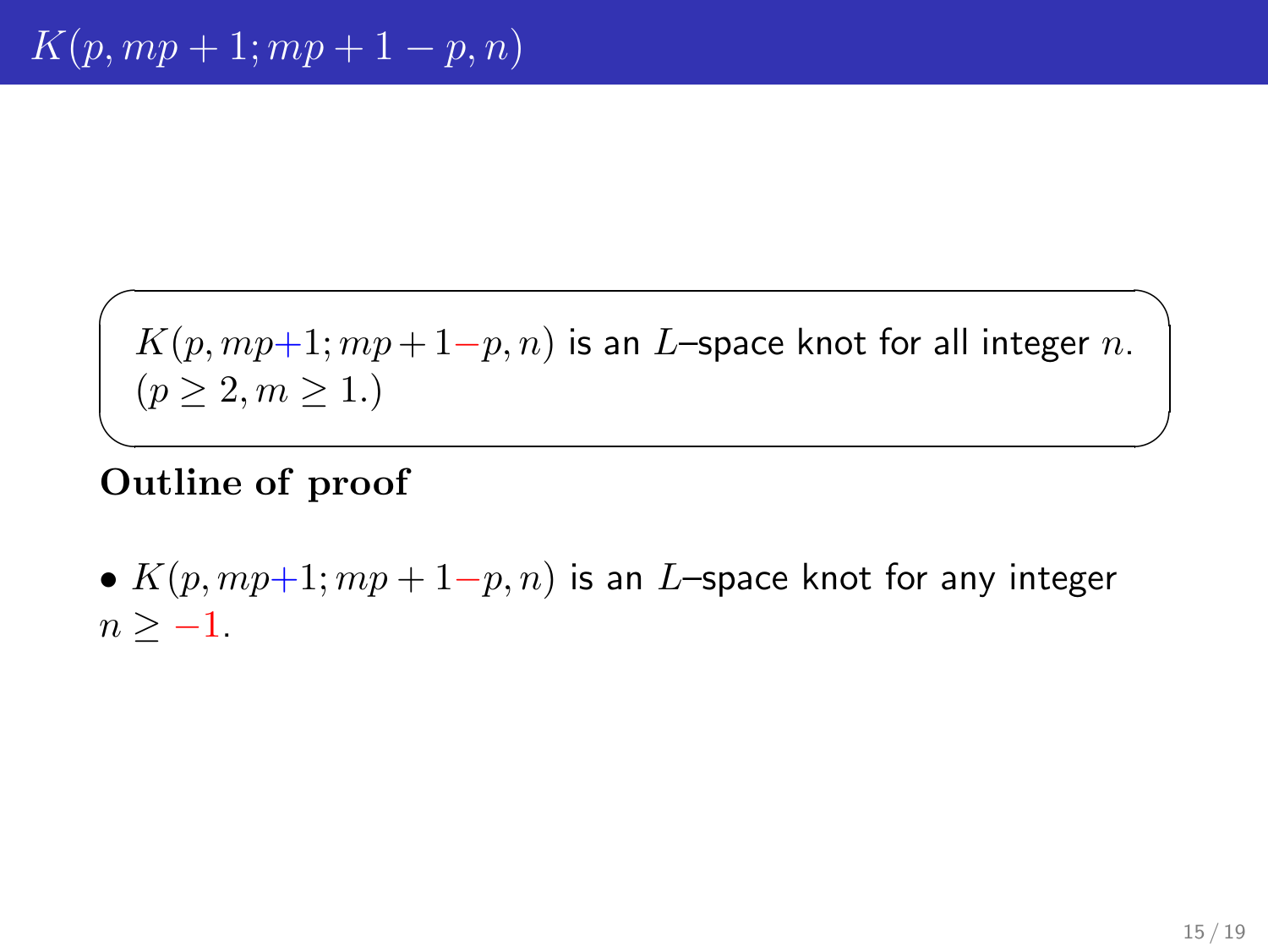$$
K(p,mp+1;mp+1-p,n)
$$

 $p(mp+1) + n(mp-p+1)^2$ –surgery on  $K(p, mp + 1; mp - p + 1, n)$ , result in a Seifert fiber space.

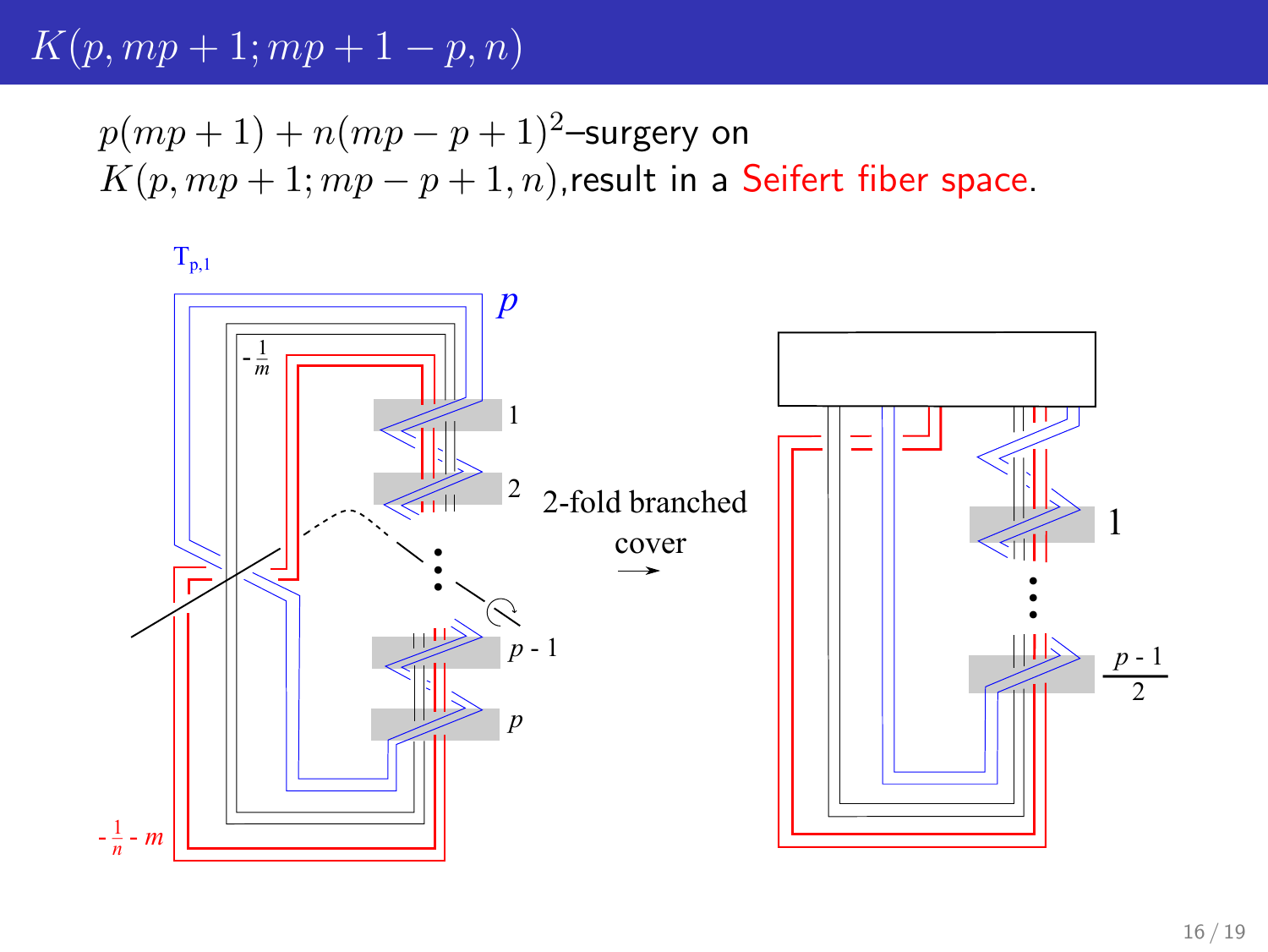

 $M(m-2, \frac{1}{n})$  $\frac{1}{p}$ *,*  $\frac{p}{mp+1}$ *,*  $\frac{1}{n}$  $\frac{1}{n}$ )  $\Rightarrow$   $S^2(m-2, \frac{1}{p})$  $\frac{1}{p}$ *,*  $\frac{p}{mp+1}$ *,*  $\frac{1}{n}$  $\frac{1}{n}$ ) [Montesinos]